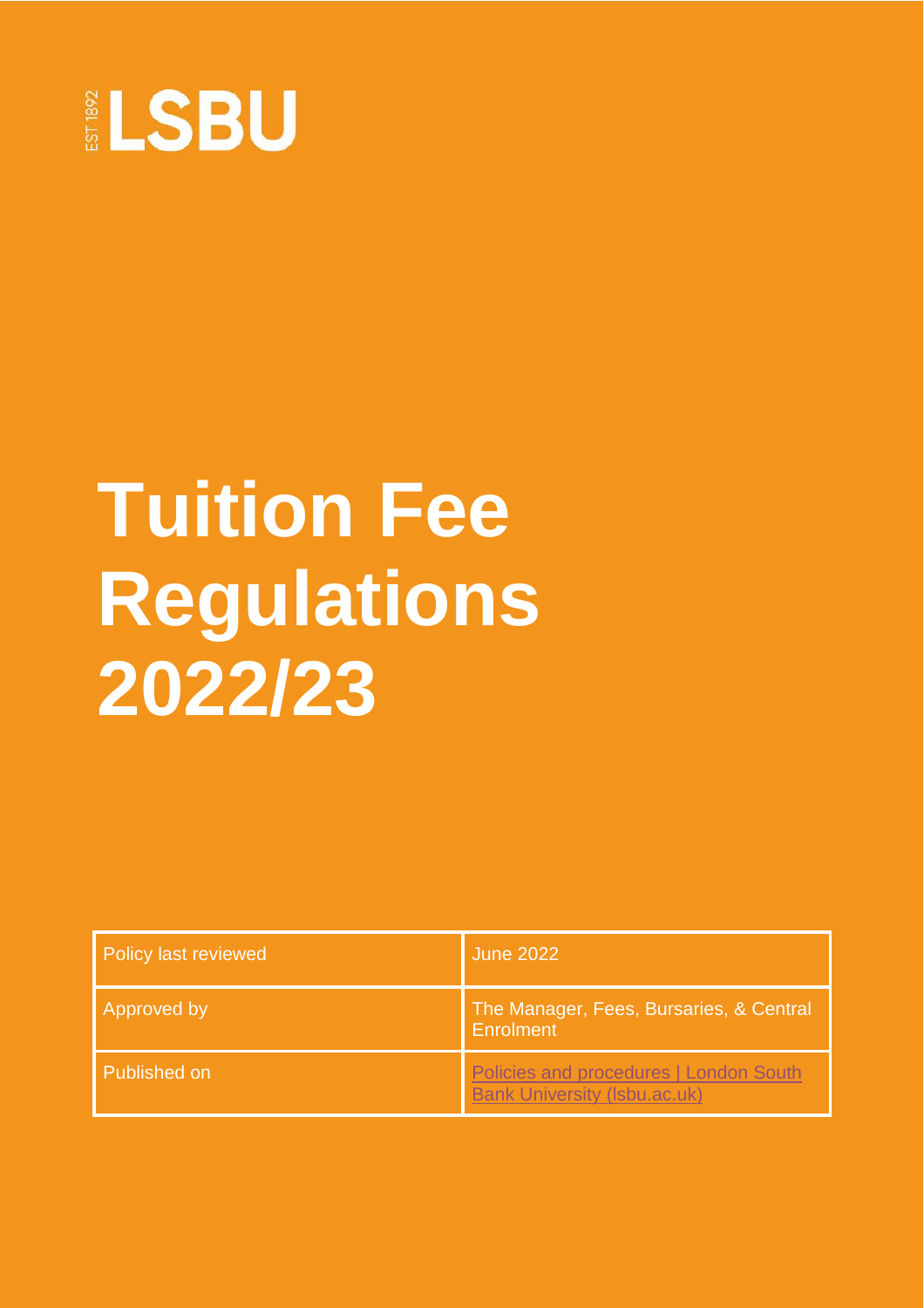### **Contents**

| 1.  |                                                                                                                                                          |
|-----|----------------------------------------------------------------------------------------------------------------------------------------------------------|
| 2.  |                                                                                                                                                          |
| 3.  |                                                                                                                                                          |
| 4.  |                                                                                                                                                          |
| 5.  |                                                                                                                                                          |
| 6.  |                                                                                                                                                          |
| 7.  | Part-time undergraduate Home and continuing EU students or new EU students with                                                                          |
| 8.  | Self-funding students (not applicable to full-time Home and continuing EU<br>undergraduates or new EU undergraduates in receipt of a tuition fee loan) 5 |
| 9.  |                                                                                                                                                          |
| 10. |                                                                                                                                                          |
| 11. |                                                                                                                                                          |
| 12. |                                                                                                                                                          |
| 13. |                                                                                                                                                          |
| 14. |                                                                                                                                                          |
| 15. |                                                                                                                                                          |
| 16. |                                                                                                                                                          |
| 17. |                                                                                                                                                          |
| 18. |                                                                                                                                                          |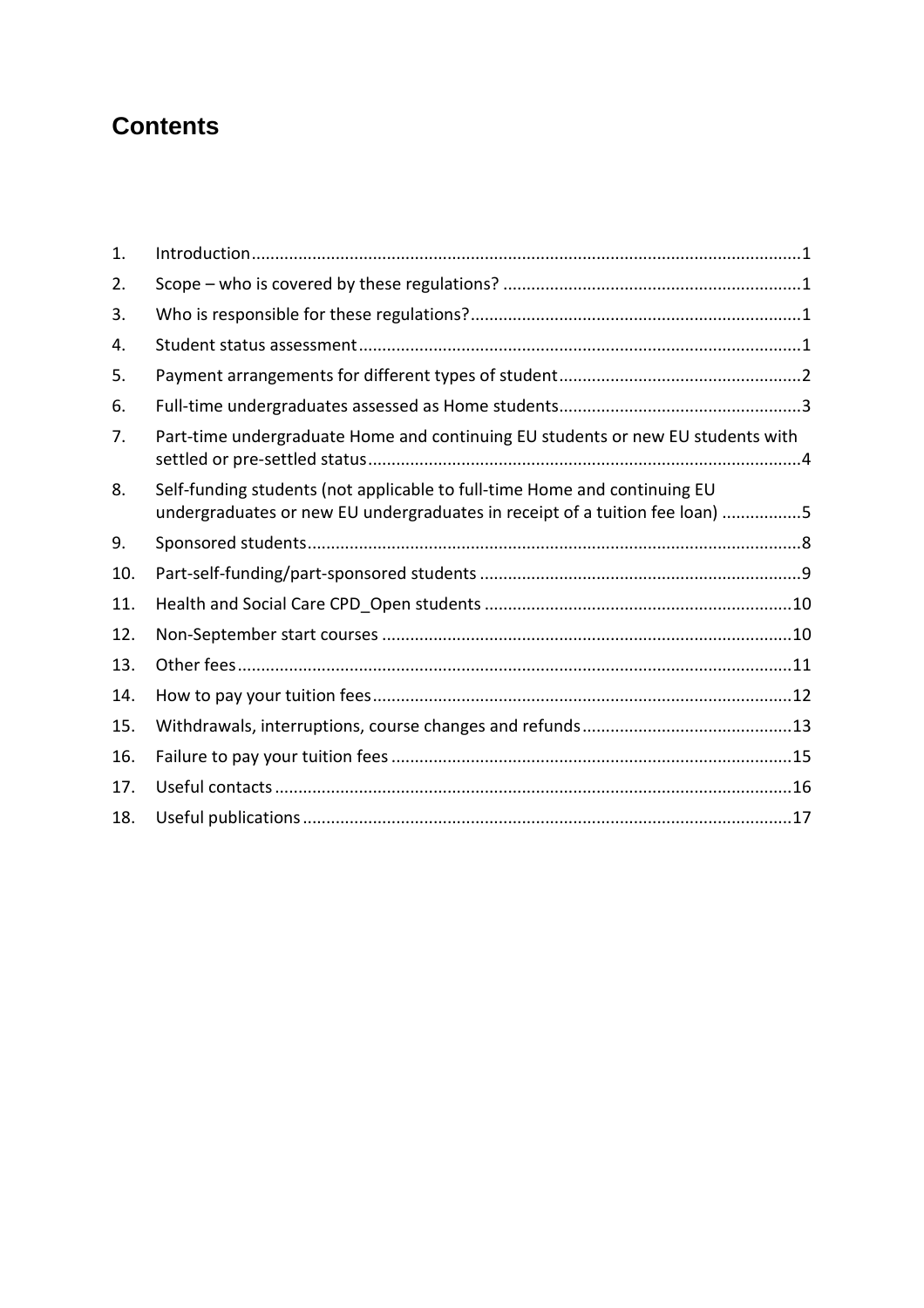## **Tuition Fee Regulations 2022/23**

#### <span id="page-2-0"></span>**1. Introduction**

The Tuition Fee Regulations detail the rules setting out how and when tuition fees must be paid to the university. The policy details your responsibilities and ours regarding the tuition fees for all programmes, and the procedures applied if the tuition fees are not paid.

#### <span id="page-2-1"></span>**2. Scope – who is covered by these regulations?**

The regulations apply to you if you are:

- an applicant to the university (*ie* for apprenticeships, undergraduate or postgraduate courses, full-time and part-time)
- a current student registered and/or enrolled at the university
- a student who is interrupting or has interrupted
- a student who is withdrawing or has withdrawn
- a past student at the university

#### <span id="page-2-2"></span>**3. Who is responsible for these regulations?**

The Manager, Fees, Bursaries & Central Enrolment

#### <span id="page-2-3"></span>**4. Student status assessment**

- 4.1. The university is required to verify your right to study in the UK to comply with Home Office regulations. This may affect your right to enrol.
- 4.2. When you enrol on a course at LSBU, we will assess whether you are a Home or Overseas student. We do this to determine the level of tuition fees payable (if appropriate) and for our regulatory returns. You must complete a student status assessment and provide evidence to support the answers you give. If you hold a student visa you will not be eligible to join a part-time course.
- 4.3. Your student status assessment will remain unchanged for the duration of your course of study. Only in exceptional circumstances will your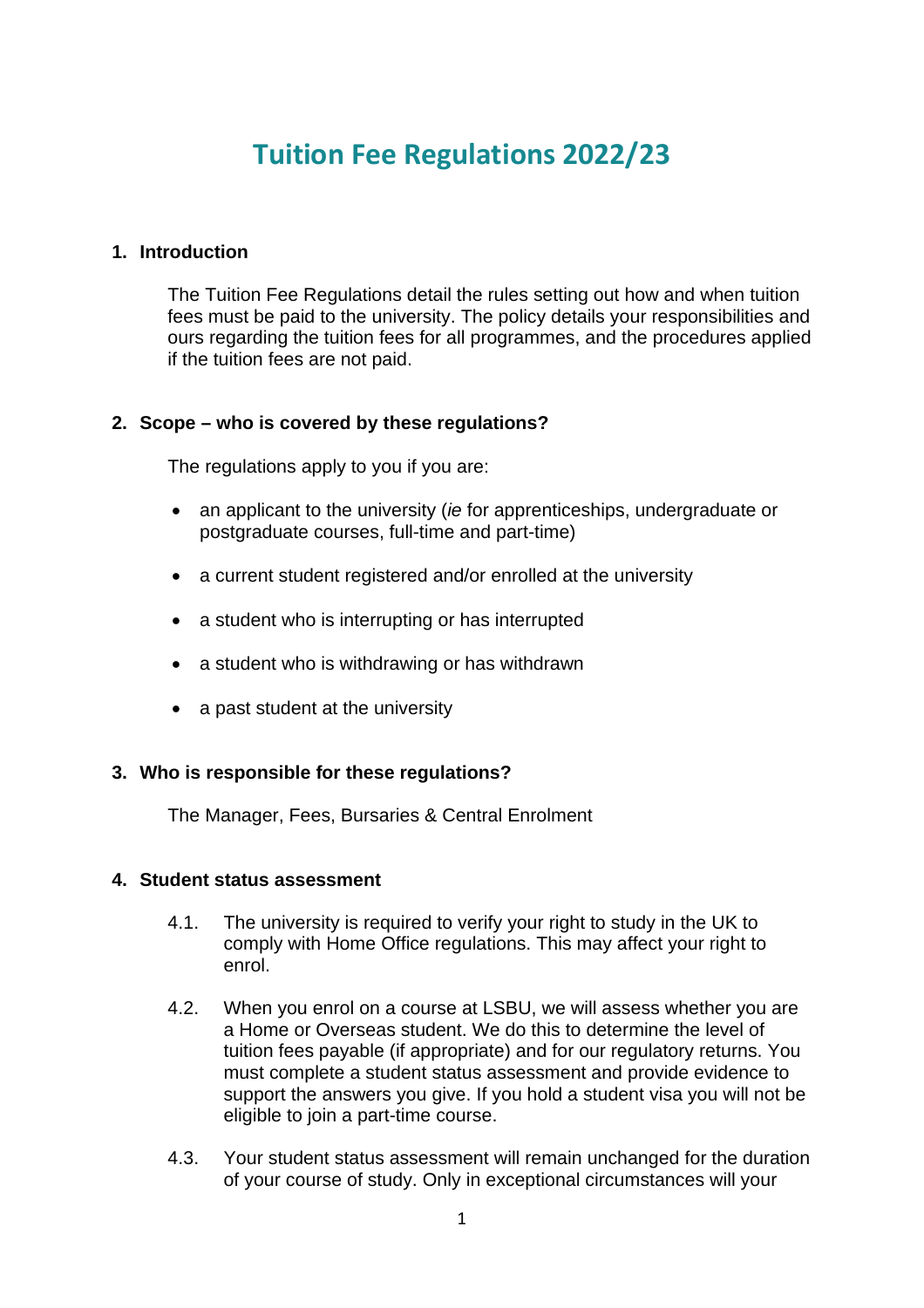status change after the start of your course and you will have to provide proof of any change in your circumstances before a decision will be made. Any new rate of tuition fees payable will be charged from the next academic year. Your status cannot change during the academic year.

4.4. New EU students who do not have either EU settled or pre-settled status at a university in England in the 2022/23 academic year are no longer eligible for Home fee status and do not have access to student loans. Such students will be charged the Overseas rate of tuition fees. The government has guaranteed that EU students, who started their current course at an English university in or before 2020/21 and who continue on the same course, will still benefit from funding support (student loans) and will retain the same fee level as Home students for the duration of the course. EU students not holding Immigration Permission will be required to apply for a student visa to study in the UK. For further details, visit:

[www.lsbu.ac.uk/international/eu-student-information](http://www.lsbu.ac.uk/international/eu-student-information)

#### <span id="page-3-0"></span>**5. Payment arrangements for different types of student**

- 5.1. There are different payment arrangements for different types of student. Where 'EU continuing' student appears in these regulations, this refers to students who commenced their current course in or before academic year 2020/21:
- full-time Home, continuing EU, new settled-status or pre-settled EU and EEA migrant worker undergraduates (*see section 6*)
- part-time Home, continuing EU, new settled-status or pre-settled EU and EEA migrant worker undergraduates (*see sections 7, 8, 9, 10*)
- full- and part-time Overseas undergraduates, or new EU undergraduates without settled or pre-settled status (*see sections 8, 9, 10*)
- full- and part-time Home or new EU or Overseas postgraduates (*see sections 8, 9, 10*)
- full- and part-time Home or continuing EU postgraduates in receipt of a postgraduate or doctoral loan (*see section 8.11*)
- full- and part-time new EU postgraduates, with settled status, in receipt of a postgraduate or doctoral loan (*see section 8.11*)
- full- and part-time new EU postgraduates, with pre-settled status (*see section 8.11*)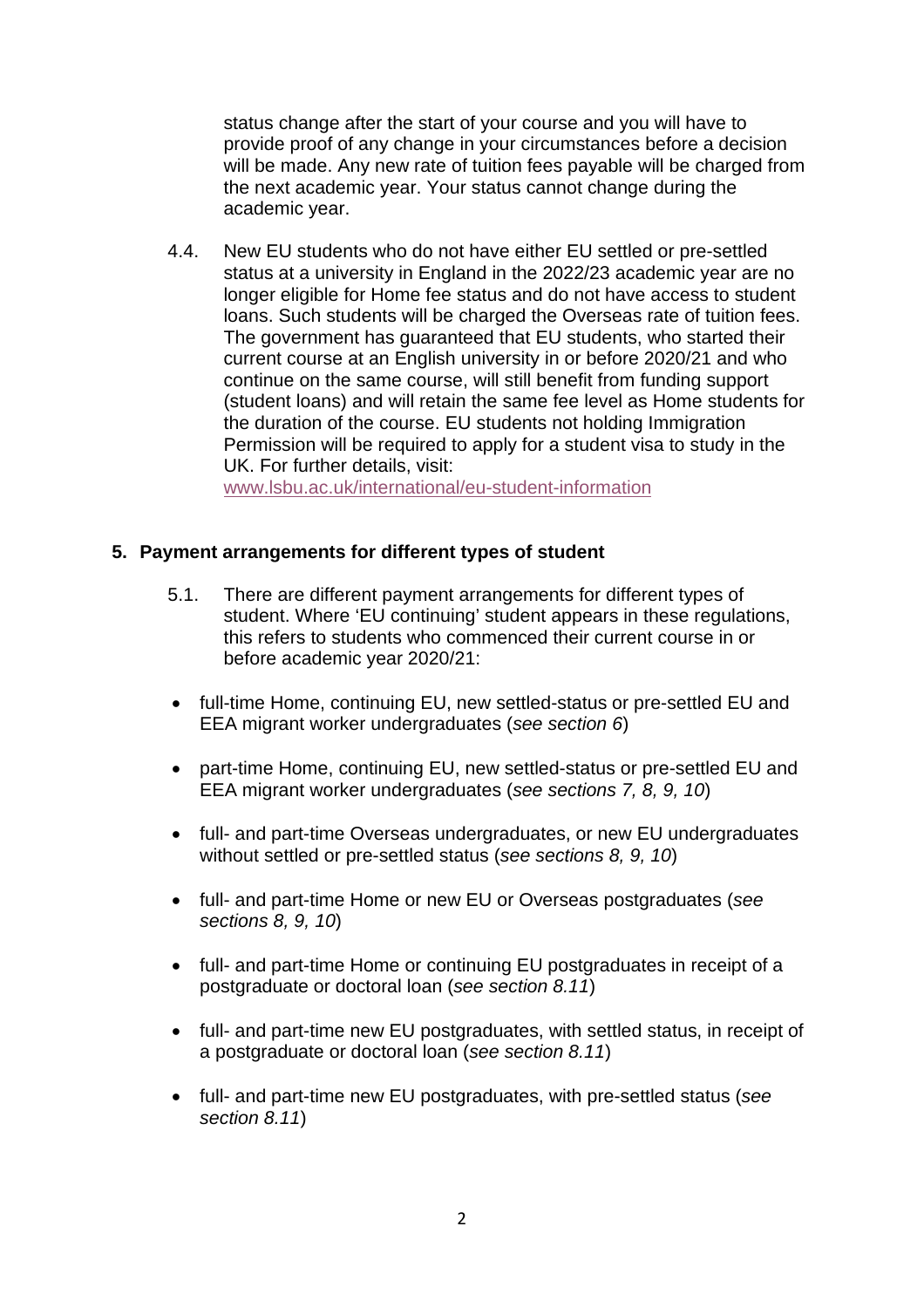#### <span id="page-4-0"></span>**6. Full-time undergraduates assessed as Home students**

- 6.1. Applications for maintenance loans (where eligible), tuition fee loans and other support can be made online to Student Finance England: [www.gov.uk/browse/education/student-finance](http://www.gov.uk/browse/education/student-finance)
- 6.2. The Student Loans Company will make payment. Check your eligibility: [Student finance for undergraduates: Eligibility -](https://www.gov.uk/student-finance/who-qualifies) GOV.UK (www.gov.uk)

As part of your Financial Notification letter from the Student Loans Company, setting out your entitlements, you will receive a Payment Advice.

- 6.3. You will be given the option to take out a loan for your tuition fees. You must tell Student Finance England [or SFW/SFNI/SAAS], as part of your application, how much tuition fee loan you wish to borrow. Any amount you do not borrow will be payable in full at your enrolment, or by your published re-enrolment deadline, before your record can be updated to fully enrolled, unless it is agreed that you can pay in instalments. For further details, visit: [How to pay | London South Bank](https://www.lsbu.ac.uk/study/undergraduate/fees-and-funding/how-to-pay) University (lsbu.ac.uk)
- 6.4. For continuing/re-enrolling students, the exam board decision may allow some students to pass to the next level with outstanding modules at the previous level. This means that students will progress to the next stage of their course and complete any outstanding modules from the previous year (*see section 13.8*).
- 6.5. For some continuing/re-enrolling students, the exam board decision will be 'continue outstanding modules' or 'repeat failed modules with attendance.' In both cases, this means that you must repeat all failed modules and are ineligible to take any additional modules. **Students remain liable for payment of the repeat module(s) in lieu of funding confirmation from Student Finance England.**
- 6.6 **Payment arrangements for new students.** As part of your enrolment, we will check whether you have applied for and been awarded a tuition fee loan. You will be asked to make payment in full of any amount not covered by your tuition fee loan.
- 6.7. **Payment arrangements for continuing students.** You will need to have your Payment Advice available when you re-enrol online. It will set out the following:
- your course tuition fees
- your tuition fee loan amount
- the amount you pay to your university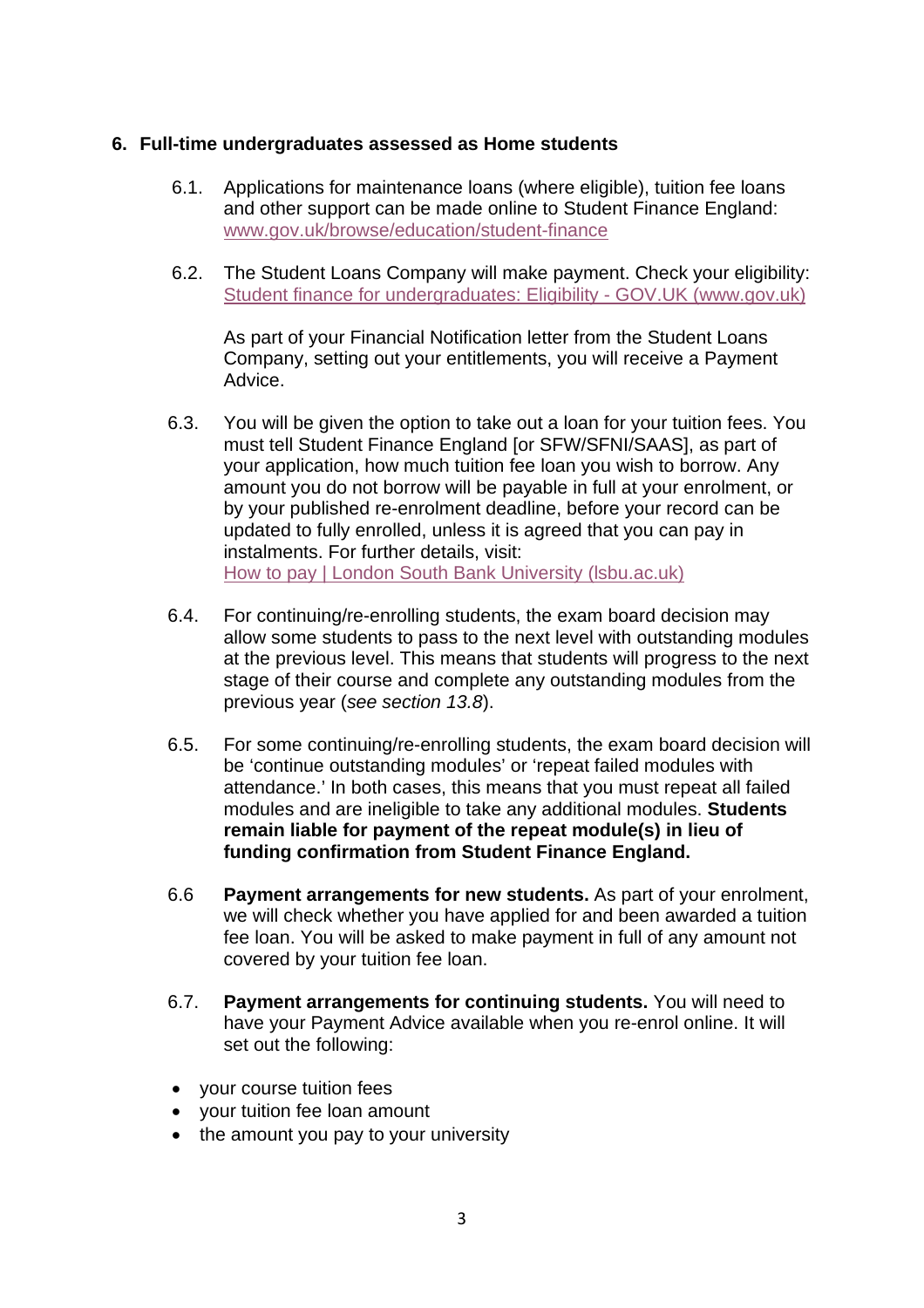You will be asked to make payment of any amount not covered by your tuition fee loan.

- 6.8. If you are eligible for but choose not to take out a tuition fee loan, you will be expected to pay your tuition fees in full at your online enrolment or by your published re-enrolment deadline, unless it is exceptionally agreed that you can pay in instalments, *eg* if you do not have a tuition fee loan for religious reasons. You may also exceptionally pay in instalments if you are ineligible for or are refused a tuition fee loan. You will be required to provide evidence of this. Self-funding students, studying on full-time undergraduate courses which attract government funding, are not eligible for the 5% early settlement discount.
- 6.9. Some courses include field trips, the cost of which is not covered by the Student Loans Company. Your school will give you details of how much you need to pay and the date for payment.
- 6.10. **Previous study.** You can usually get student finance funding for your first full degree. If you have undertaken a higher education course before and had funding for that course, you may not get funding for a second course. Generally, tuition fee loans are available for the full length of the course plus one extra year, if needed. This extra year can cover any false starts or course/university transfers. The number of years that students are eligible for funding is calculated as:

*Length of current course + one additional year - years of previous study*

Please note: your funding may be affected if you withdraw, interrupt, or change course.

6.11. **Postgraduate courses eligible for undergraduate Student Finance England funding.** The arrangements above also apply to specific postgraduate courses which are eligible for the undergraduate package of Student Finance England funding. This includes PGCE and MArch courses and pre-registration postgraduate nursing courses, including PGDip Adult Nursing. Eligible students can apply for a maximum loan of £9250 per year. Any amount payable in excess of £9250 per year remains the responsibility of the student.

#### <span id="page-5-0"></span>**7. Part-time undergraduate Home and continuing EU students or new EU students with settled or pre-settled status**

- 7.1. **Starting their studies in 22/23 or continuing, having started since 12/13:**
	- 7.1.1. If you are a Home or continuing EU student, or a new EU student with settled or pre-settled status, undertaking a first degree at undergraduate level in 22/23, you may be eligible for a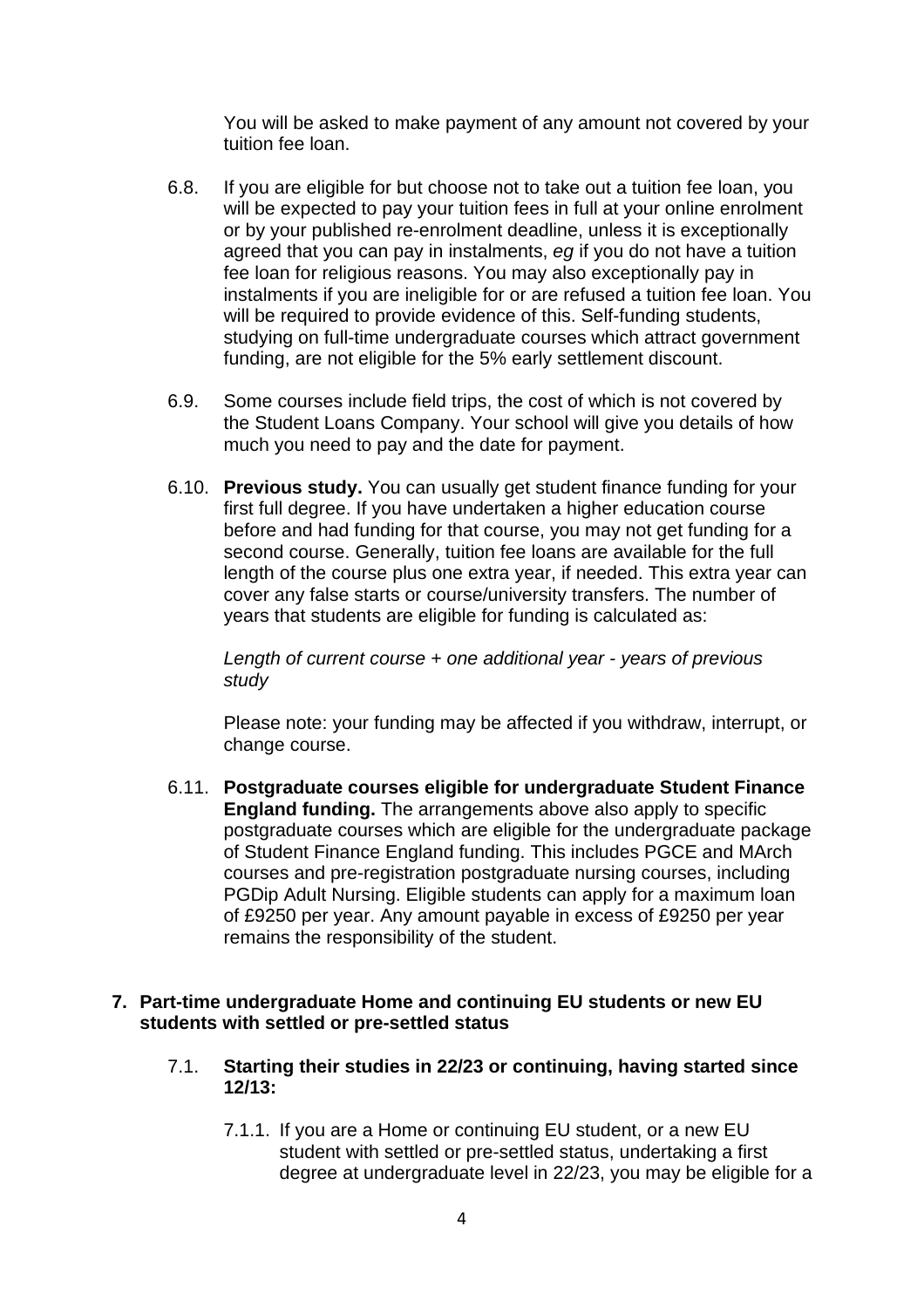non-income assessed tuition fee loan up to a maximum of £6935. You must be studying at a minimum intensity of 25% of the full-time equivalent per year, taking no more than four times the time it would take to complete the course if studied full time (up to a maximum of 16 years). For further details, visit: [www.gov.uk/student-finance/loans-and-grants](http://www.gov.uk/student-finance/loans-and-grants)

- 7.1.2. Some students undertaking a second undergraduate degree may be eligible for support funding, depending on the subject area of that second degree.
- 7.1.3. You will need to show evidence of your tuition fee loan, or that you have applied for such a loan, at your online enrolment/reenrolment.
- 7.1.4. If you are not in receipt of a tuition fee loan, or are not sponsored, you will be expected to make full or part payment of your tuition fees at or before enrolment or by your published reenrolment deadline. A minimum of 50% of the full tuition fees will be required to complete enrolment/re-enrolment.
- 7.2. The total standard tuition fees for part-time undergraduates enrolling in 22/23 is averaged out equally per year over the standard length of the course. For example, tuition fees for a Home student on a four-year course are £6935 per year. Students with APEL will have their tuition fees adjusted as follows. The standard yearly tuition fees for 22/23 will be reduced by a total of:

APEL module credit x £75 (for students who started their course in 16/17 or earlier) or APEL module credit x £77.08 (for students who started their course in 17/18 or later).

- 7.3. It is your responsibility to contact Student Finance England to make sure your application is processed and that you receive a letter confirming your tuition fee loan entitlement.
- 7.4. Students not eligible for the part-time study tuition fee loan can pay as self-funded, sponsored or part-self-funded/part-sponsored.

#### <span id="page-6-0"></span>**8. Self-funding students**

#### **(not applicable to full-time Home and continuing EU undergraduates or new EU undergraduates in receipt of a tuition fee loan)**

8.1. Self-funding students studying for a full year (two semesters) can choose to either pay in full or pay by initial down payment and instalments. The number of instalments and due dates depend on whether you are a new or continuing student or are funding your tuition fees via a Student Finance England postgraduate loan. If you pay in full you may be entitled to the early settlement discount.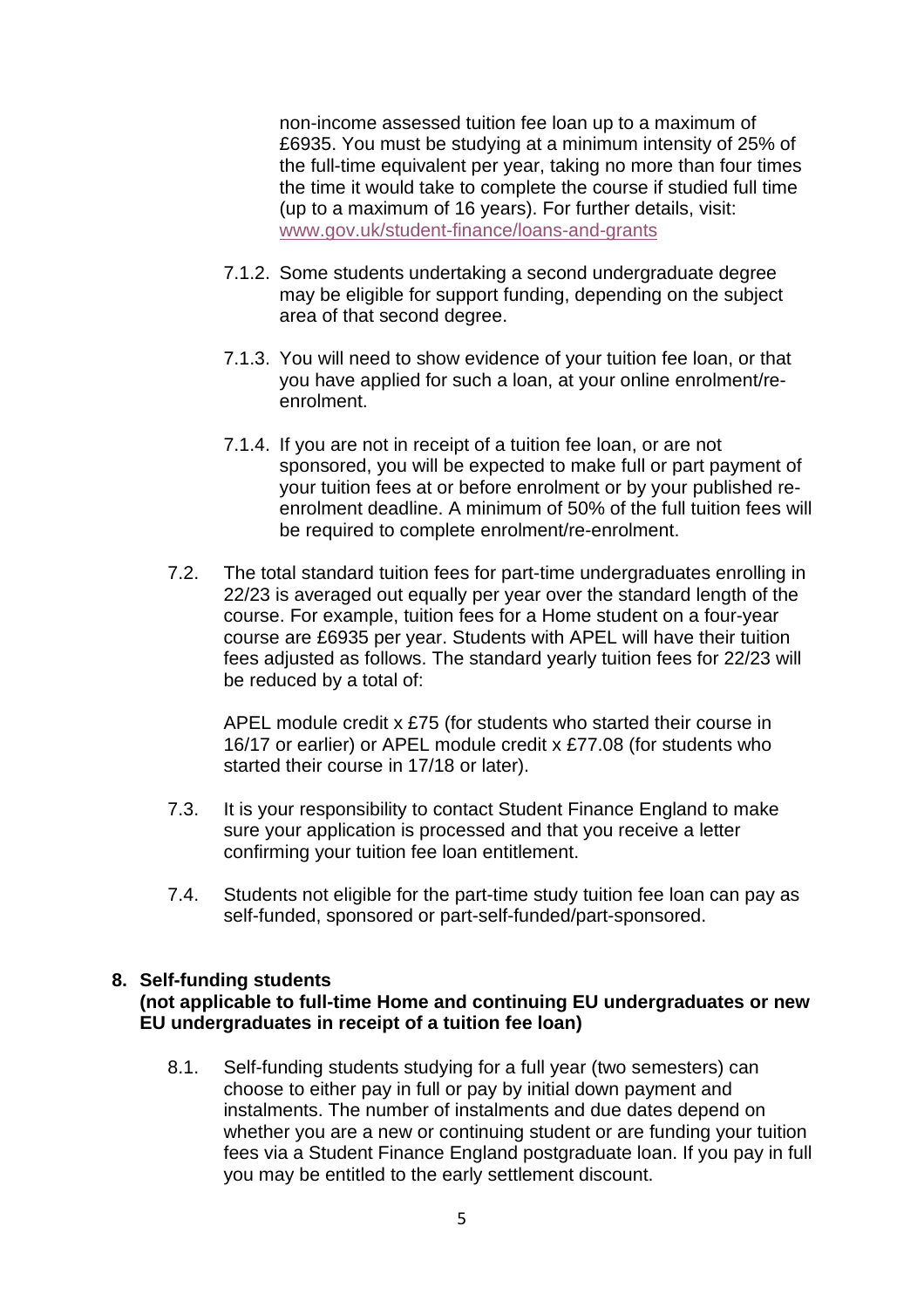8.2. New students and continuing students pay 50% of the annual tuition fees, followed by two instalments of 25% of the tuition fees – due on the dates given in the table below.

New and continuing postgraduate students funding their studies by a Student Finance England postgraduate loan pay the fees by the due dates given in the table below.

- 8.3. Students who wish to pay their tuition fees in instalments must set up a Recurring Card Payment (RCP) plan at enrolment/re-enrolment. Instructions on how to set up an RCP plan are included in the online enrolment/re-enrolment process.
- 8.4. Fees quoted for PhD courses are based on your completing your PhD in three years plus one year writing-up (full-time) and five years plus one year writing-up (part-time). If your PhD studies, prior to the writingup stage, extend beyond three years (full-time) or five years (part-time), you must pay the continuing student annual fee for each extended year.
- 8.5. The payment deadlines for self-funding or part-self-funding students on programmes starting in September, October, November or December 2022 are detailed in the table below:

| <b>Amount due</b>             | <b>New students</b><br>commencing<br>in 22/23          | <b>Continuing</b><br><b>students</b>                                                                                                       | Postgraduate/<br>doctoral loan<br>(new and<br>continuing<br>students) |
|-------------------------------|--------------------------------------------------------|--------------------------------------------------------------------------------------------------------------------------------------------|-----------------------------------------------------------------------|
| <b>Full payment</b>           | By 5 August<br>2022                                    | By 2 September<br>2022 (with no<br>summer resits)<br>By 26 September<br>(with summer<br>resits)                                            |                                                                       |
| Or<br>Initial down<br>payment | $\frac{1}{2}$ of the<br>annual fee by<br>5 August 2022 | $\frac{1}{2}$ of the annual<br>fee by 2<br>September 2022<br>(with no summer<br>resits)<br>By 26 September<br>2022 (with<br>summer resits) | $\frac{1}{3}$ of the<br>annual fee by<br>28 October<br>2022           |
| 1 <sup>st</sup> instalment    | $\frac{1}{4}$ by 1<br>December<br>2022                 | $\frac{1}{4}$ by 1<br>December 2022                                                                                                        | $\frac{1}{3}$ by 27<br>January 2023                                   |
| 2 <sup>nd</sup> instalment    | $\frac{1}{4}$ by 27<br>January 2023                    | $\frac{1}{4}$ by 27 January<br>2023                                                                                                        | $\frac{1}{3}$ by 8 May<br>2023                                        |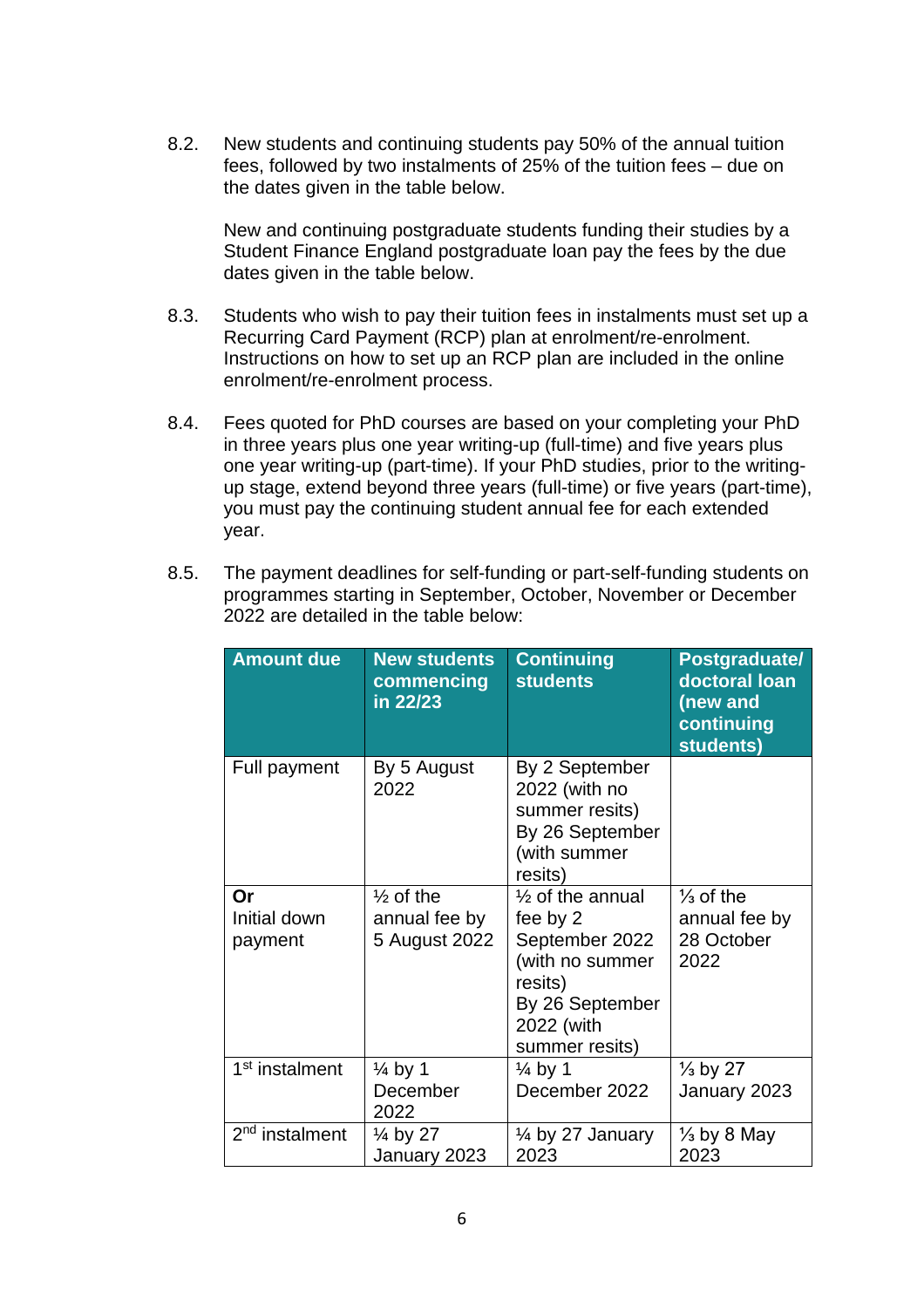#### *NB* **Students studying for fewer than two semesters in any one academic year are not eligible to pay in instalments.**

- 8.6. If you fail to make a payment by the due dates, you will incur an additional £25 enrolment charge for each agreed instalment missed, up to a maximum of £100.
- 8.7. **Early settlement discount.** If you are self-funding student, enrolling for a whole year's study, and pay in full at enrolment or by your published re-enrolment deadline, you may be entitled to an early settlement discount of 5% of the year's course tuition fees.

The discount is **not** applicable if you are in receipt of any Student Finance England tuition fee funding, if or are eligible for but choose not to apply for a tuition fee loan. Further, the discount will not be applied to any additional fees, *eg* field trip costs. Students in receipt of a loyalty award or Overseas self-funded students in receipt of an international or merit scholarship may also qualify for the 5% early settlement discount on the balance of the tuition fees once any award/scholarship discount has been applied. Please note that students in receipt of the 20% or 50% loyalty award do not qualify for the international or merit scholarship.

Students studying for fewer than two semesters in any one academic year must pay their tuition fees in full at enrolment and are not eligible for the early settlement discount.

- 8.8. The early settlement discount will be applied after any international or loyalty award is applied.
- 8.9. Discounts do not apply to tuition fees for repeat modules.
- 8.10. **Deposit.** Any deposit paid in advance to obtain your CAS will be treated as part of the initial down payment of tuition fees. The minimum payable by Overseas students to be fully enrolled will be 50% of the full year's tuition fees. Overseas deposits are non-refundable unless you are refused a CAS.
- 8.11. **Postgraduate/Postgraduate Doctoral Loans.** Any student applying for a postgraduate loan (PGL) or postgraduate doctoral loan (PGDL) via Student Finance England must provide evidence at enrolment that their loan is in place to be granted the PGL/PGDL instalments arrangement (*sections 8.2, 8.4, 12.1, 12.2*).

Students who are unable to provide evidence of their loan will have to make payment of at least 50% of their annual fee at enrolment.

If you intend to use a PGL or PGDL as a contribution towards your tuition fees and wish to pay in instalments, you must set up a Recurring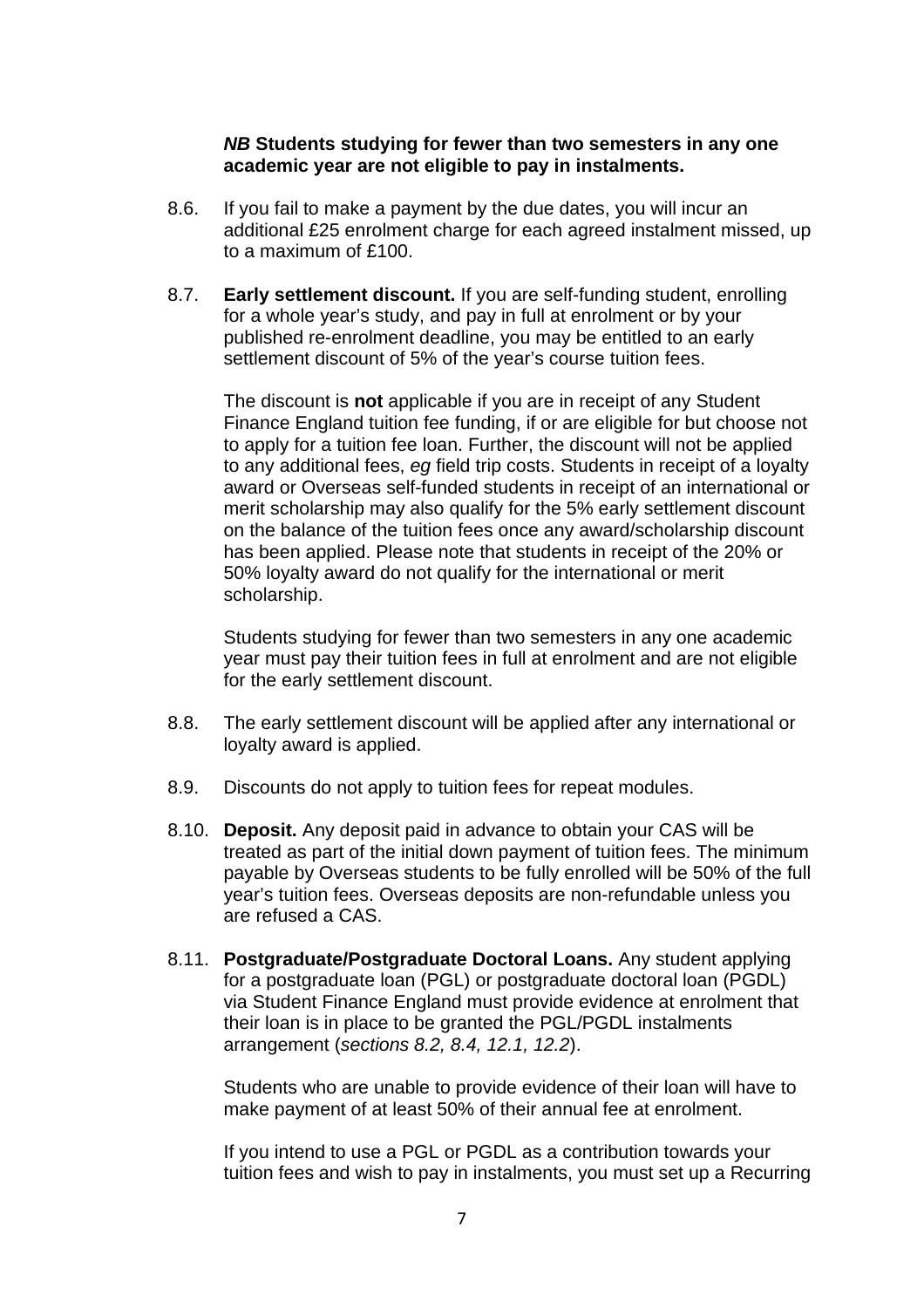Card Payment (RCP) plan. Instructions on how to set up an RCP plan are included in the online enrolment/re-enrolment process.

Students should be aware that universities have an obligation to inform Student Finance England of any changes to your programme of study, after enrolment, which may affect your eligibility for the PGL or PGDL. These include:

- transfers to programmes that do not qualify for the loan scheme, *eg* from MSc to PGDip programmes
- the award of APL or APEL credit giving you exemption from studying the full masters programme
- having received a PGL/PGDL before
- being in receipt of Research Council funding, a Social Work bursary, or eligible for an NHS bursary
- already having a qualification at the same level
- withdrawing/interrupting from your course and
- exiting the course with a lower qualification

As a result of this notification, Student Finance England may cancel your loan and reclaim any overpayment deemed to have been made. PGL and PGDL eligibility criteria can be found at: <http://www.gov.uk/funding-for-postgraduate-study>

#### <span id="page-9-0"></span>**9. Sponsored students**

9.1. On enrolment/re-enrolment, you will be asked to provide details of how you will be funding your studies, including whether you are sponsored by an employer or other organisation.

**Please note that the contract is between you and the university. This means that if you have a financial sponsor, you will remain personally responsible for payment of tuition fees if we are unable to collect these from your sponsor or if your sponsor is unable to pay.** 

9.2. **Students studying as apprentices.** If you are a student studying as an apprentice, the cost of your apprenticeship is usually covered by the Education & Skills Funding Agency (EFSA) and your employer. While you remain employed as an apprentice, you will not be responsible for any tuition fees and charges relating to the tuition or assessment of your course. You accept responsibility for payment of any other charges that you may incur whilst at the university. Should your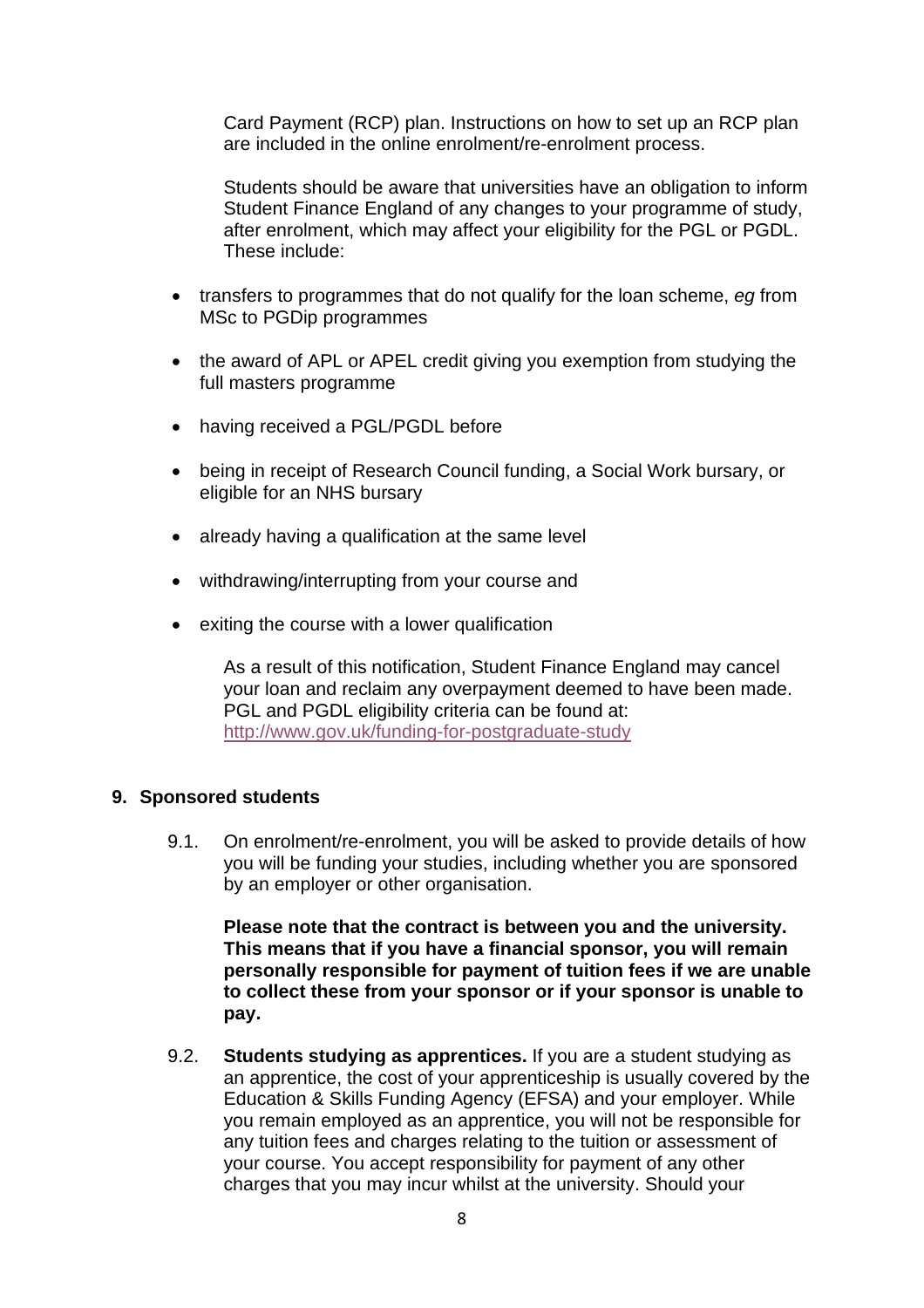employment status change or any amendments be made to your existing contract of employment, your funding eligibility will be impacted, and it is your responsibility to inform the university immediately.

- 9.3. The standard payment terms for sponsor invoices are 30 days from the date of the invoice and all invoices must be paid in full.
- 9.4. Refunds will not be made to sponsors/employers who have paid tuition fees in full for students who then leave their employ but remain enrolled on the course unless the student self-funds or is funded by another sponsor. For students who interrupt or withdraw, a partial refund may be made on request.
- 9.5. **NHS contract-funded students.** HEE funding is now only available to students who have, for any reason, extended their study from the following cohorts (below) or who enrol on courses which still attract HEE funding:
- undergraduate three-year courses: September 2016 cohort (0916) or prior
- postgraduate two-year courses: September 2017 cohort (0917) or prior

If you cannot provide proof of approval for the payment of tuition fees or the university does not hold any approval for your extension, you will remain personally responsible for payment of any tuition fees and charges, regardless of any arrangements held by the university with HEE. This can relate to tuition fees for the whole or part of the year, modules, the course, or payments associated with attendance on the course. Further, you may receive approval for an extension and still have to meet any difference between payments approved or granted and those due. For further details, visit: [www.gov.uk/nhs-bursaries/eligibility](http://www.gov.uk/nhs-bursaries/eligibility)

[www.nhsbsa.nhs.uk/nhs-bursary-students](http://www.nhsbsa.nhs.uk/nhs-bursary-students)

#### **10. Part-self-funding/part-sponsored students**

<span id="page-10-0"></span>10.1. If your sponsor is only paying part of your tuition fees, your contribution is payable in the same way as required by self-funding students. You must provide full sponsor details at enrolment. You will remain personally responsible for payment of tuition fees and charges, even if there is an arrangement for the university to receive payment on your behalf from a sponsor or any other third party.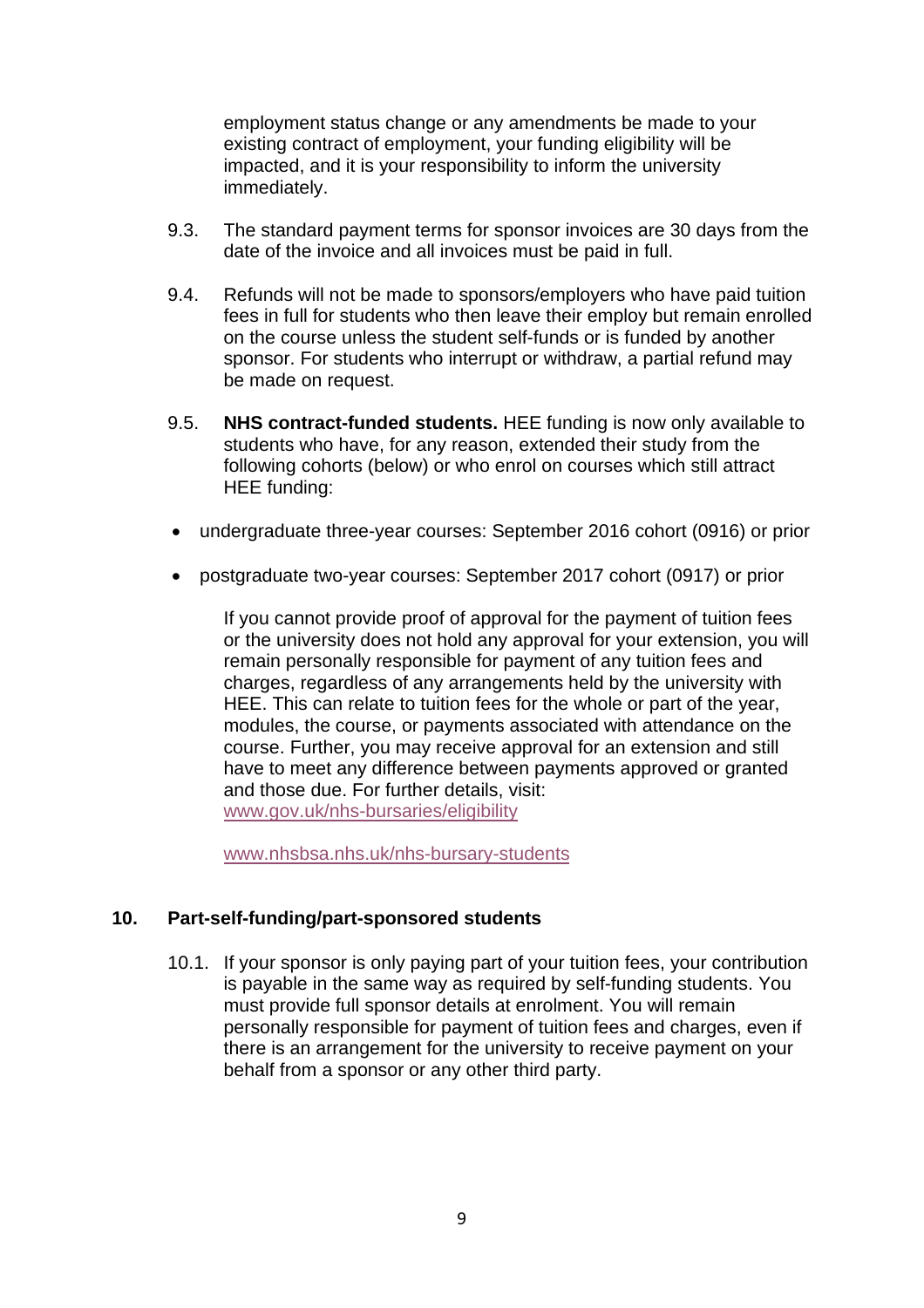#### <span id="page-11-0"></span>**11. Health and Social Care CPD\_Open students**

- 11.1. Students who decide to take a slower route or modules on a standalone basis will be enrolled on CPD Open.
- 11.2. If you are self-funded, full payment is required prior to starting the module.
- 11.3. The period of registration for courses is six years maximum; all credits counting towards an award must be achieved within a six-year academic registration period.
- 11.4. The fee needs to be confirmed by a sponsor or paid prior to enrolment. For enrolment on CPD\_Open, Health and Social Care does not offer payment in instalments.
- 11.5. No refund can be made once enrolled on CPD\_Open. This also applies to study days and workshops.
- 11.6. Students who do not complete a module/element and return in a subsequent academic year to either repeat or re-enrol on the same module will normally be expected to pay for the module.

#### <span id="page-11-1"></span>**12. Non-September start courses**

12.1. The payment deadlines for self-funding/part-self-funding students on programmes starting in January, February or March 2023 are detailed below:

| <b>Amount due</b>             | <b>New students</b><br>commencing<br>in 22/23            | <b>Continuing</b><br><b>students</b>                                               | Postgraduate/<br>doctoral loan<br>(new and<br>continuing<br>students) |
|-------------------------------|----------------------------------------------------------|------------------------------------------------------------------------------------|-----------------------------------------------------------------------|
| Full payment                  | By 5 December                                            | By the start of                                                                    |                                                                       |
|                               | 2022                                                     | your new<br>academic year                                                          |                                                                       |
| Or<br>Initial down<br>payment | $\frac{1}{2}$ of the annual<br>fee by 5<br>December 2022 | $\frac{1}{2}$ of the<br>annual fee by<br>the start of<br>your new<br>academic year | $\frac{1}{3}$ of the annual<br>fee by 24<br>February 2023             |
| 1 <sup>st</sup> instalment    | $\frac{1}{4}$ by 17 April<br>2023                        | $\frac{1}{4}$ by 17 April<br>2023                                                  | $\frac{1}{3}$ by 8 May<br>2023                                        |
| 2 <sup>nd</sup> instalment    | $\frac{1}{4}$ by 31 May<br>2023                          | $\frac{1}{4}$ by 31 May<br>2023                                                    | $\frac{1}{3}$ by 13 October<br>2023                                   |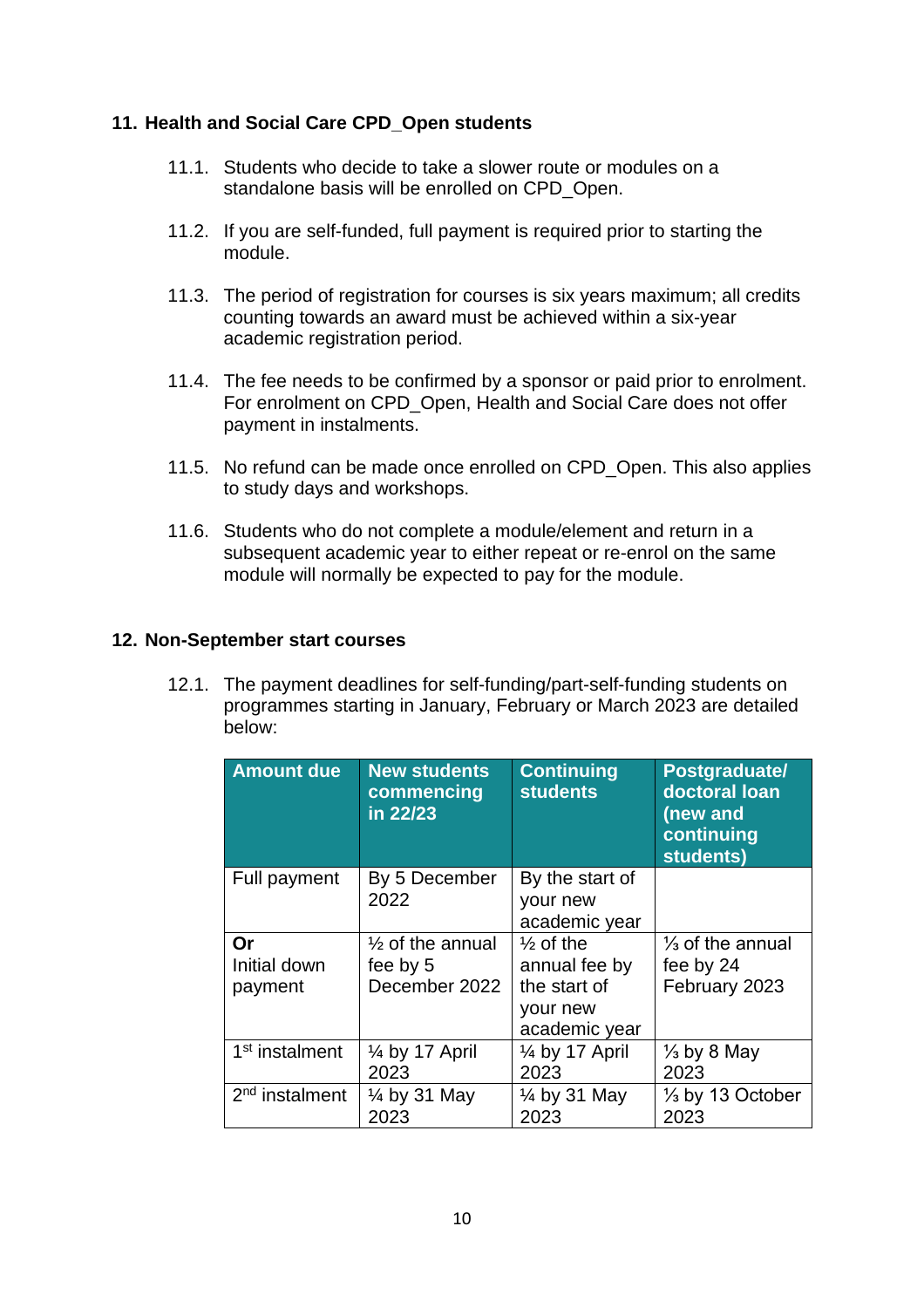12.2. The payment deadlines for self-funding/part-self-funding students on programmes starting in April, May or June 2023 are detailed below:

| <b>Amount due</b>          | <b>New students</b><br>commencing<br>in 22/23 | <b>Continuing</b><br><b>students</b> | Postgraduate/<br>doctoral loan<br>(new and<br>continuing<br>students) |
|----------------------------|-----------------------------------------------|--------------------------------------|-----------------------------------------------------------------------|
| Full payment               | By 17 March                                   | By the start of                      |                                                                       |
|                            | 2023                                          | your new<br>academic year            |                                                                       |
| Or                         | $\frac{1}{2}$ of the annual                   | $\frac{1}{2}$ of the                 | $\frac{1}{3}$ of the annual                                           |
| Initial down               | fee by 17 March                               | annual fee by                        | fee by 8 May                                                          |
| payment                    | 2023                                          | 17 March 2023                        | 2023                                                                  |
| 1 <sup>st</sup> instalment | $\frac{1}{4}$ by 1                            | $\frac{1}{4}$ by 1                   | $\frac{1}{3}$ by 13 October                                           |
|                            | September                                     | September                            | 2023                                                                  |
|                            | 2023                                          | 2023                                 |                                                                       |
| 2 <sup>nd</sup> instalment | $\frac{1}{4}$ by 24                           | $\frac{1}{4}$ by 24                  | $\frac{1}{3}$ by 31 January                                           |
|                            | November 2023                                 | November                             | 2024                                                                  |
|                            |                                               | 2023                                 |                                                                       |

#### <span id="page-12-0"></span>**13. Other fees**

- 13.1. **Residentials.** Some courses include residentials, the cost of which is added to your total tuition fees. These costs are non-refundable.
- 13.2. **Field trips.** Some courses include field trips, the cost of which is not covered by the Student Loans Company. Your school will give you details of how much you need to pay and the date for payment.
- 13.3. **Additional activities and registration fees.** Your course may require you to attend other teaching sessions outside the university for which you may be required to pay an additional fee. Some courses, *eg* HNDs, require registration with an external body for which a fee is also payable. These costs are non-refundable.
- 13.4 **Repeat study.** If you are required to repeat any part of your course, your tuition fees are payable at the module rate applicable, irrespective of whether you do not have to attend or must only retake part of the module(s), *eg* if you only have to retake exams or submit coursework.

Part-time undergraduates, who first enrolled in 16/17, who repeat or return from interruption in 22/23, will be charged at a rate of £75 per module credit, up to a maximum of £6935 per year.

Part-time undergraduates, who first enrolled in 17/18 (and onwards), who repeat or return from interruption in 22/23, will be charged at a rate of £77.08 per module credit, up to a maximum of £6935 per year.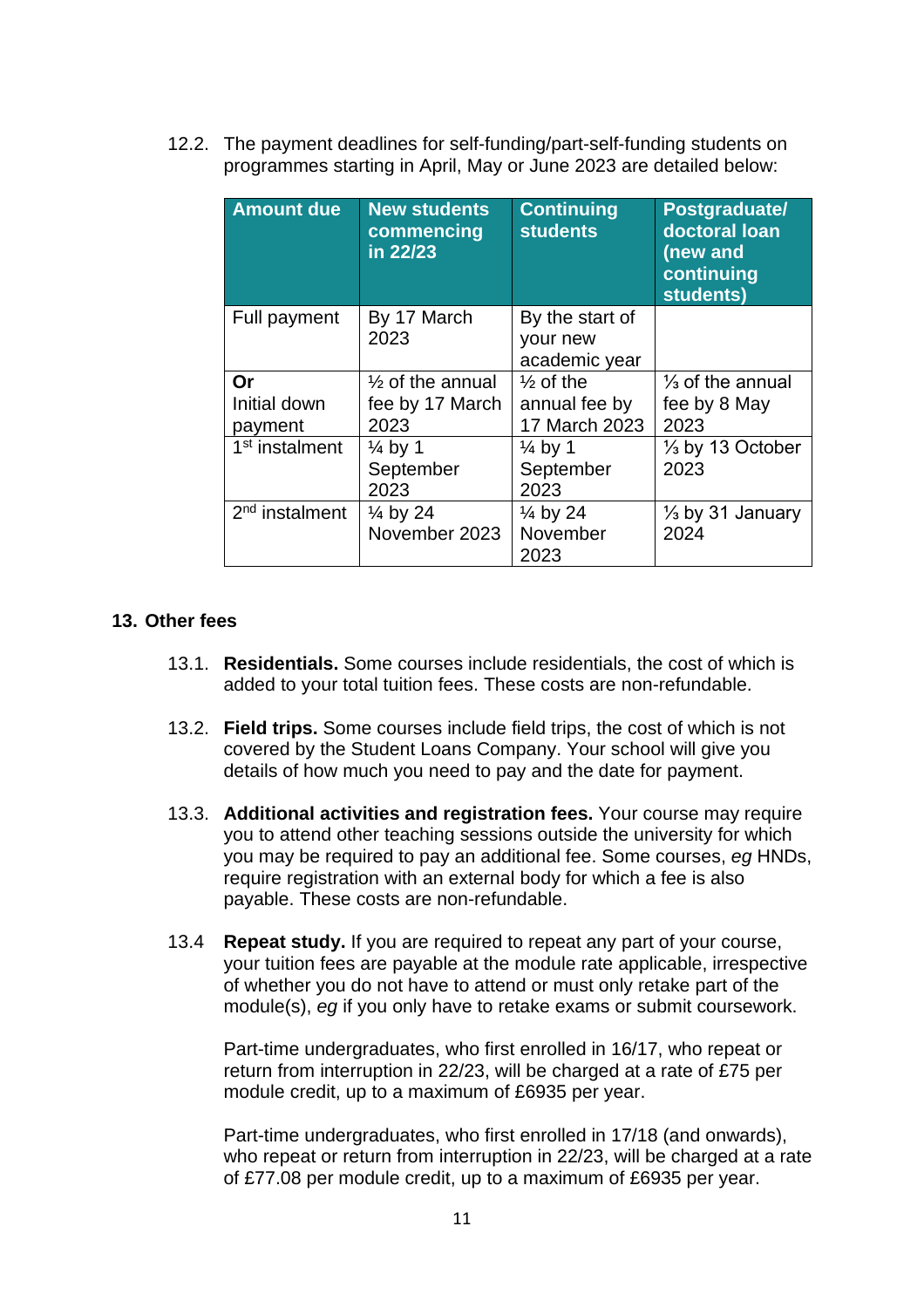- 13.5. Students who have interrupted and resume their studies will be charged for their studies, including any deferred modules not previously fully charged for or any modules for which they paid but which they did not complete prior to interruption.
- 13.6. **Deferrals.** Any student (new or continuing) taking deferred modules will be charged at the standard module fee rate for those deferrals.
- 13.7. **Exemptions from tuition fees for deferred students.** An application for exemption from tuition fees will be considered if satisfactory evidence is produced to show that a circumstance listed below existed at the time when a student was deferred in a module(s) and was the main or only cause of the student's impaired ability to study for the module(s) and tuition fee exemption is a reasonable adjustment:
- disability
- gender reassignment
- pregnancy, maternity/paternity or adoption.
- 13.8. The combined total of all tuition fees to be charged to any student in a given academic year will not exceed the standard tuition fees for that year which are prescribed by that student's fee status, mode of study and course.
- 13.9. The tuition fees charged for apprenticeship students who interrupt or withdraw will be based on the last date of learning in the academic year.
- 13.10. Students withdrawn from study in the first term due to failure of a Disclosure and Barring Service (DBS) check will not be charged.

#### <span id="page-13-0"></span>**14. How to pay your tuition fees**

14.1. The university accepts debit cards (Delta, VISA Electron, VISA Debit, Maestro), credit cards (VISA and MasterCard only) and bank transfers. You can pay in the following ways:

#### **Online**

<https://payonline.lsbu.ac.uk/>open

#### **Bank transfer**

All bank transfers should be made via our partner Western Union Business Solutions. This service allows you, your parents and sponsors to pay your tuition fees in your local currency and from your home bank account, without worrying about exchange rates or bank charges. Your payment will arrive quickly and in full to the university. For further details, visit: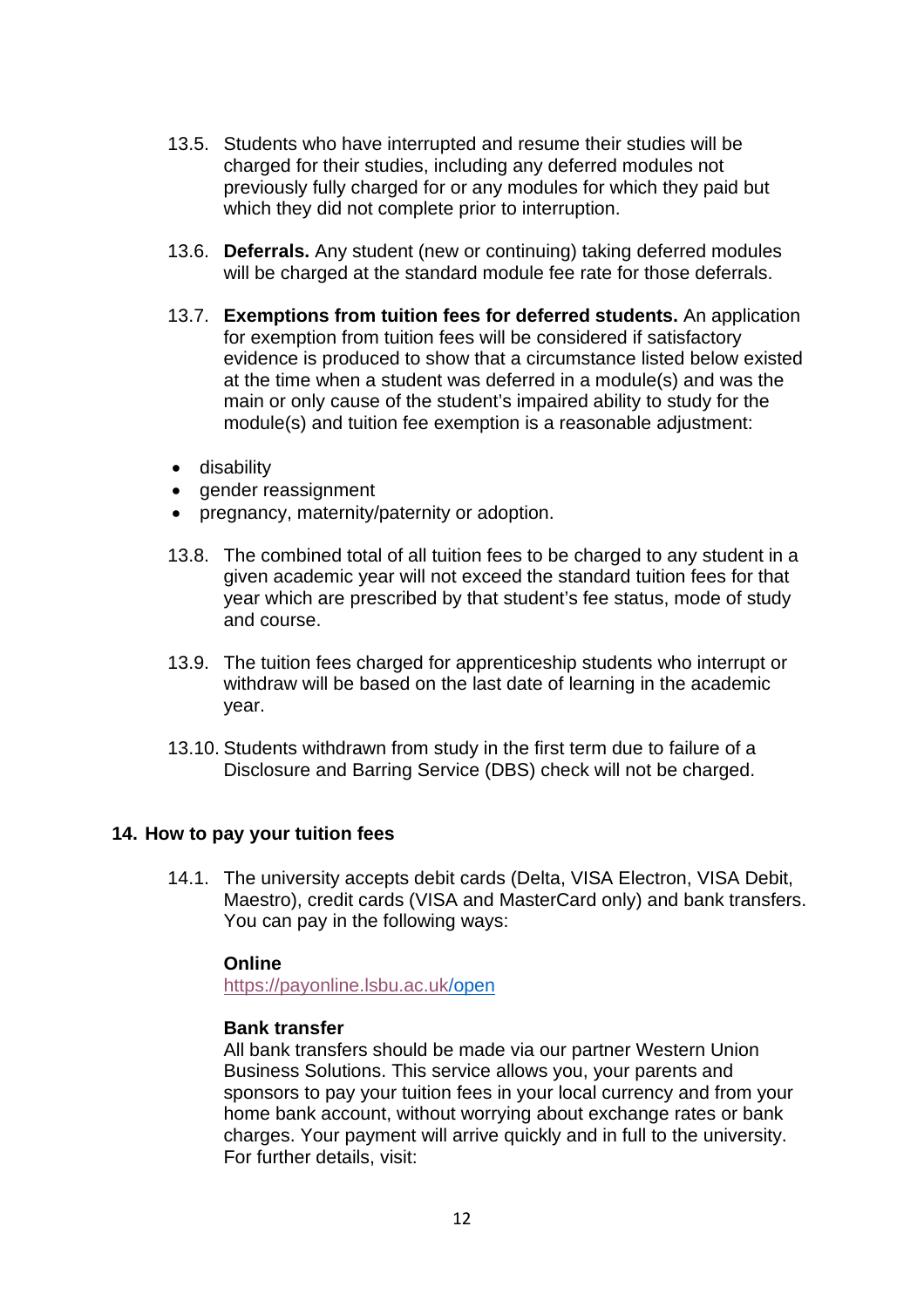[www.lsbu.ac.uk/courses/funding-information/western-union](http://www.lsbu.ac.uk/courses/funding-information/western-union)

<https://student.globalpay.wu.com/geo-buyer/lsbu#!/>

14.2. The university does not accept cash or cheques.

#### <span id="page-14-0"></span>**15. Withdrawals, interruptions, course changes and refunds**

- 15.1. If you wish to withdraw from or interrupt your studies, it is your responsibility to make an appointment with the Student Life Centre to complete the withdrawal/interruption process as outlined at: [Interruption or Withdrawal from your Studies -](https://my.lsbu.ac.uk/my/portal/My-Course/Course-Administration/Interruption-or-Withdrawal-from-your-Studies) my. Isbu | London South [Bank University](https://my.lsbu.ac.uk/my/portal/My-Course/Course-Administration/Interruption-or-Withdrawal-from-your-Studies)
- 15.2. It is also your responsibility to discuss the decision with your personal tutor or course director.
- 15.3. You will continue to be liable for tuition fees until your interruption in studies/withdrawal from studies has been agreed.
- 15.4. Students who progress and re-enrol on the dissertation stage of masters courses will not have their fee adjusted or be eligible for a refund if they later interrupt or withdraw.
- 15.5. If you continue to use your student ID card after you claim to have withdrawn or interrupted your studies you will be treated as still enrolled and remain liable for tuition fees.

#### **Charges apply to all enrolled students (new and continuing) who withdraw, are excluded, or whose studies are terminated, or who interrupt or are suspended, or change mode of study/attendance.**

15.6. If your interruption in studies/withdrawal from studies form is submitted, or you are withdrawn or suspended, by the following dates, your tuition fees will be adjusted as follows:

#### **For September 2022 start programmes**

- By 3 October 2022: you will not be liable to pay any tuition fees and any tuition fees you have already paid will be refunded (except for any nonrefundable deposit). This concession by the university does not affect your legal rights
- At any time before 2 January 2023: you must pay 25% of your full year's tuition fees plus any registration and residential fee
- At any time before 24 April 2023: you must pay 50% of your full year's tuition fees plus any registration and residential fee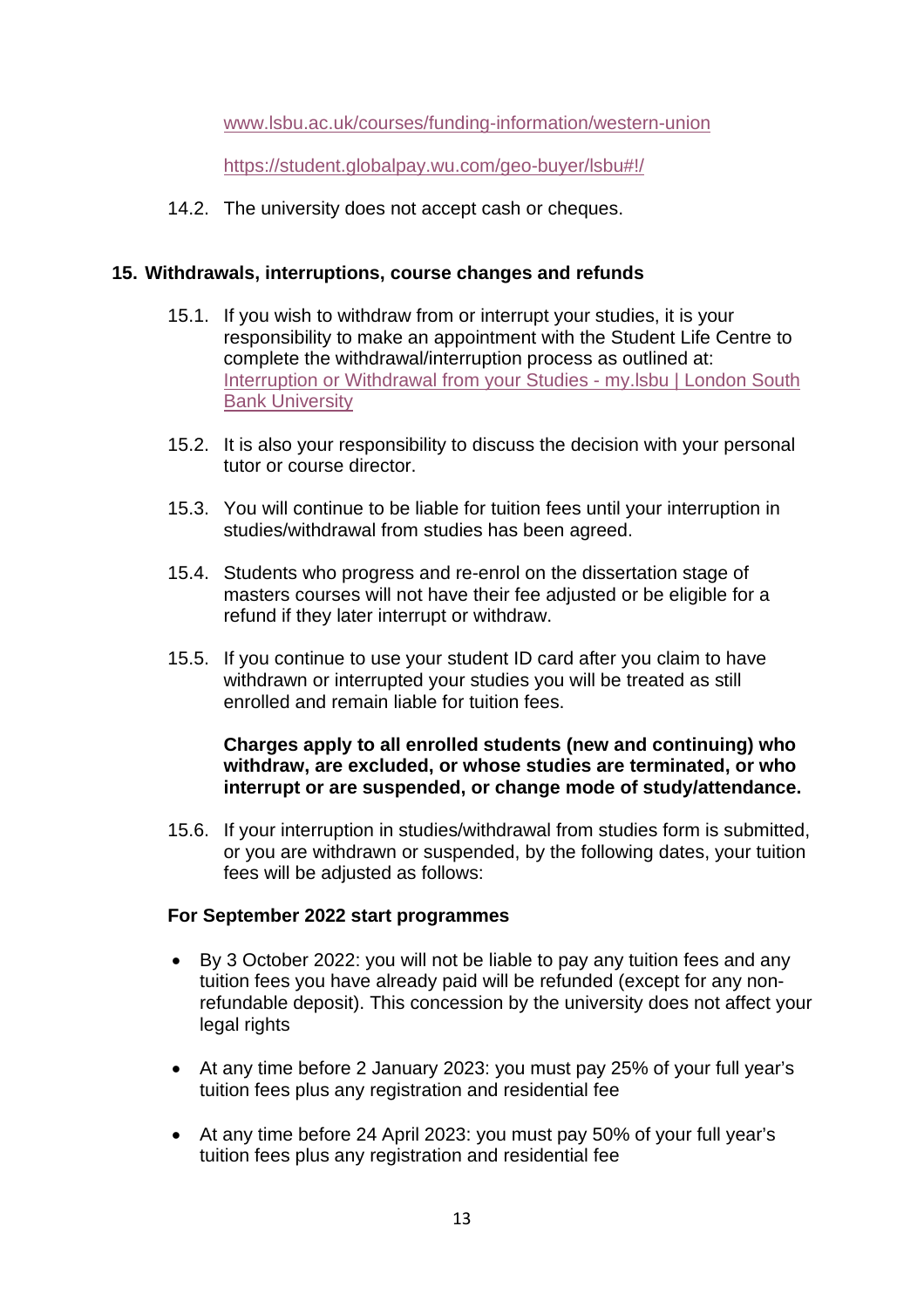- At any time on or after 24 April 2023: you must pay your full year's tuition fees plus any registration and residential fee
- An exception to the above charges may be applied where a student has attempted modules and obtained module results and the tuition fee for those modules exceeds either the 25% or 50% that would be charged for interruption/withdrawal by the appropriate deadline. In this instance, students may be charged in full for the modules attempted.

#### **For January/February 2023 start programmes**

- By 3 February 2023: you will not be liable to pay any tuition fees and any tuition fees you have already paid will be refunded (except for any nonrefundable deposit). This concession by the university does not affect your legal rights
- At any time before 24 April 2023: you must pay 25% of your full year's tuition fees plus any registration and residential fee
- At any time between 24 April 2023 and the start of the autumn term 2023 (September 2023): you must pay 50% of your full year's tuition fees plus any registration and residential fee
- At any time after the start of the autumn term (September 2023): you must pay your full year's tuition fees plus any registration and residential fee.

#### **For April 2023 start programmes**

- By 28 April 2023: you will not be liable to pay any tuition fees and any tuition fees you have already paid will be refunded (except for any nonrefundable deposit). This concession by the university does not affect your legal rights
- At any time before the start of the autumn term (September 2023): you must pay 25% of your full year's tuition fees plus any registration and residential fee
- At any time between the start of the autumn term (September 2023) and before 12 January 2024: you must pay 50% of your full year's tuition fees plus any registration and residential fee
- At any time after 12 January 2024: you must pay your full year's tuition fees plus any registration and residential fee
- 15.7. If you change mode of study/attendance, you will be classified as starting a new course of study and will be charged the current rate of tuition fees for new students.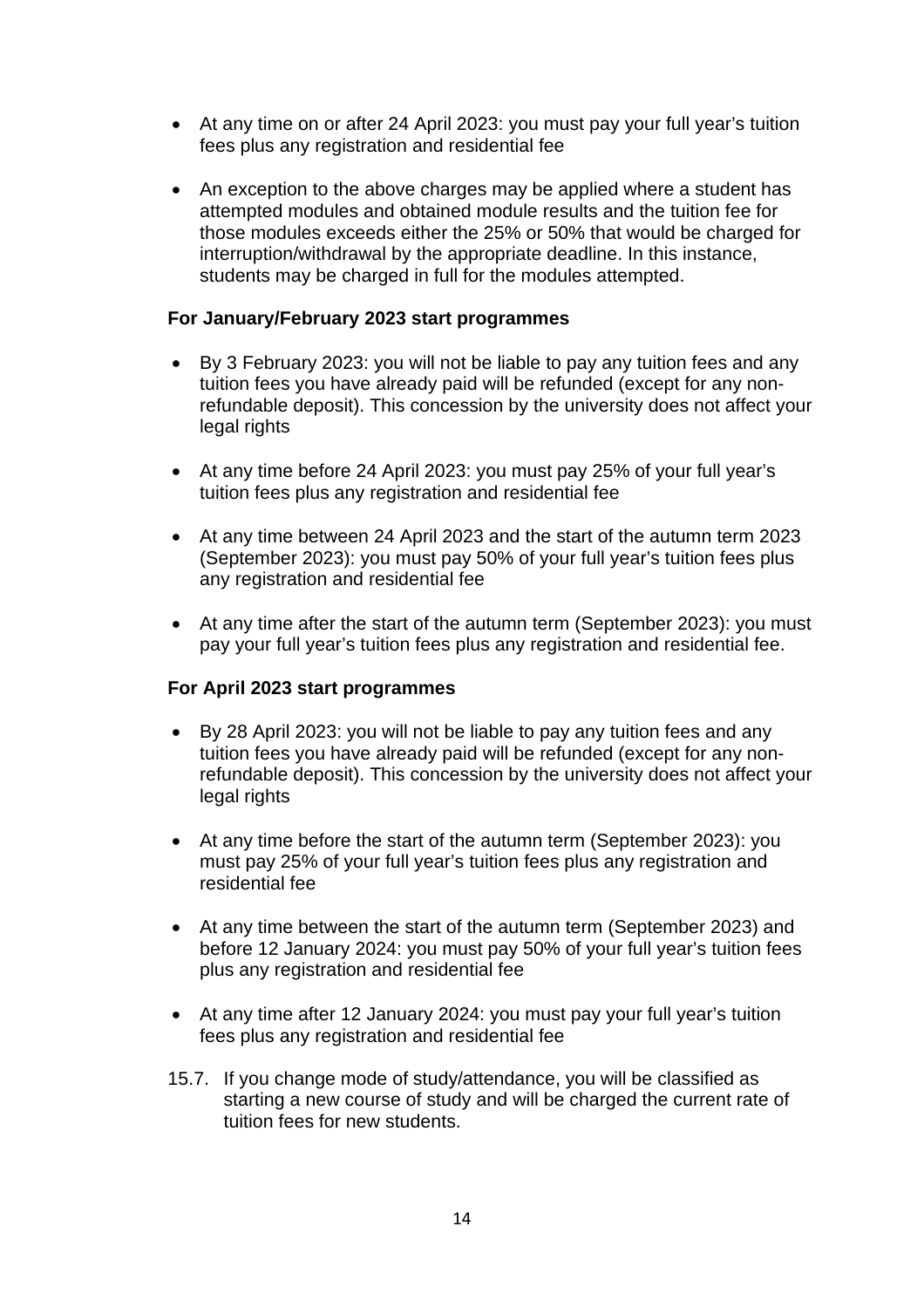- 15.8. If you are a PhD student and you transfer to the writing-up stage during the academic year, you will be charged *pro rata* for the period from when you re-enrolled to when you transferred to writing-up plus the writing-up fee.
- 15.9. If your period of continuous interruption exceeds one year, you will be charged at the prevailing rate for new students in the year that you resume your studies.
- 15.10. If you are in receipt of a loyalty or international fee discount and, because of your withdrawal or interruption, your overall fee liability is reduced, you will no longer be eligible for the discount. However, you will remain eligible for discounts if your interruption was the result of pregnancy, maternity, paternity or adoption.
- 15.11. Any refund is at the discretion of the university. You will need to complete the refund request form.
- 15.12. In all cases, any refund due will be paid back to the original payer and, wherever possible, to the original bank account. Refunds will not, in any circumstances, be paid to any third party. For further details, visit: [Fee refunds | London South Bank University \(lsbu.ac.uk\)](https://www.lsbu.ac.uk/international/fees-and-funding/fee-refund)
- 15.13. If you interrupt your studies for maternity/paternity reasons, you will have to provide evidence, in the form of your MATB1 form, to the appropriate school administration office. This will ensure that you are not charged again for any modules that you were studying (and had paid for) at the point of interruption, and that you continue to study on resumption. If you are adopting a child, you will need to supply evidence of adoption to the appropriate school administration office, to ensure that you are not charged again for any modules that you were studying (and had paid for) at the point of interruption and that you continue to study on resumption.
- 15.14. If you interrupt your studies for health reasons, you will need to provide evidence in the form of notification from your GP to the appropriate school administration office.
- 15.15. Students studying for fewer than two semesters in any one academic year will not have their fee adjusted or be entitled to any refund if they interrupt or withdraw.

#### <span id="page-16-0"></span>**16. Failure to pay your tuition fees**

- 16.1. If you fail to pay your tuition fees by the due dates for payment, the university may:
- record you on the student record system as a debtor
- withdraw your access to facilities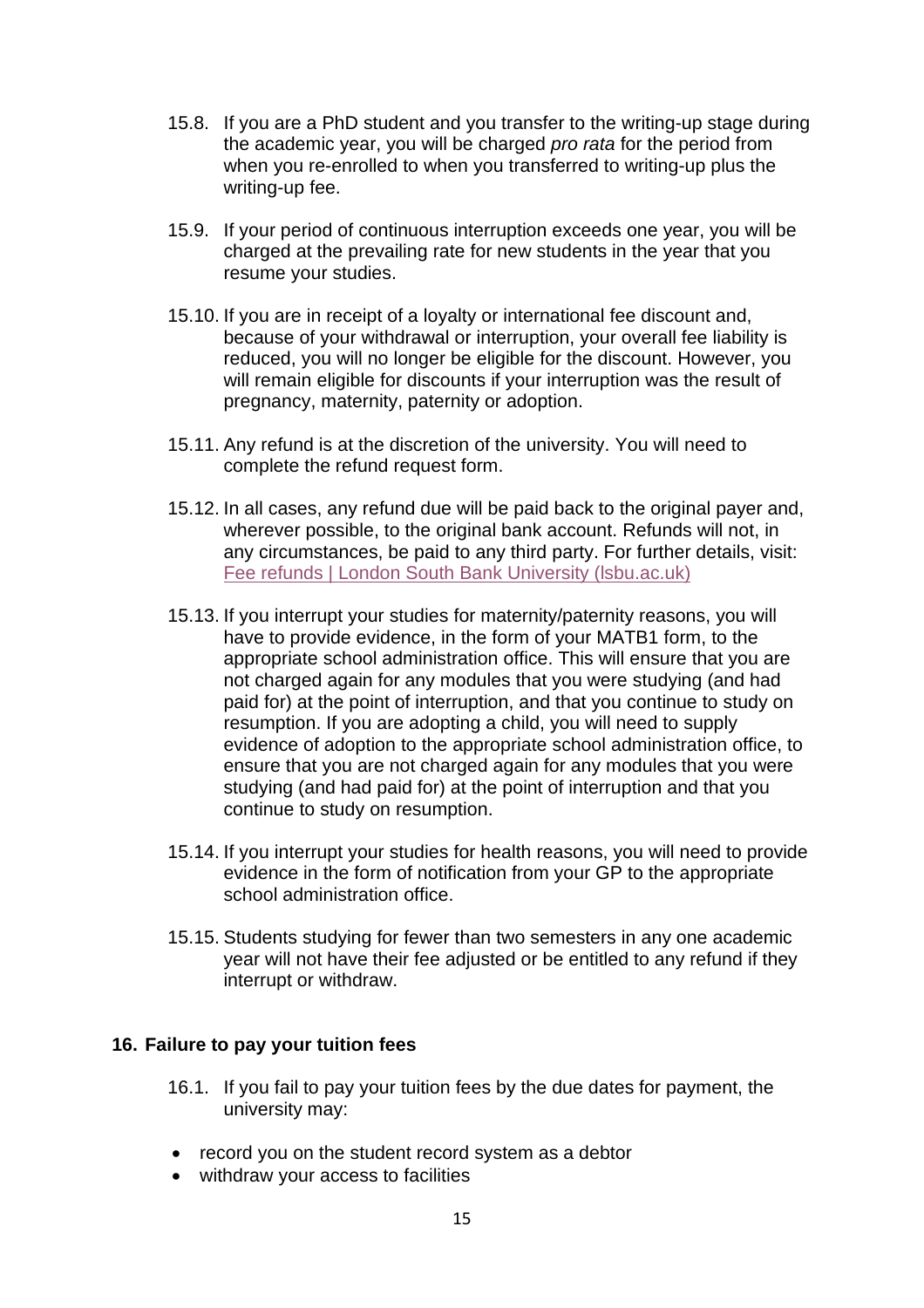- withhold your coursework and exam marks, subject to your rights under data protection law
- withhold your certificates, subject to your rights under data protection law
- refuse your attendance at degree ceremonies
- pass your details and information regarding your debts to debt collection agents employed by the university, through which you may incur further costs
- prevent you from enrolling or re-enrolling with the university until the debt is paid in cleared funds. Visa-sponsored students may need to be reported to the Home Office in such circumstances
- withdraw or interrupt you from the university under the interruption and withdrawal procedure for non-compliance with the enrolment terms. Visasponsored students will be reported to the Home Office in such circumstances.
- 16.2. If you fail to make a payment by the due dates, you will incur an additional £25 enrolment charge for each agreed instalment missed, up to a maximum of £100.
- 16.3. If your payment is returned unauthorised by your bank, you will be suspended and/or excluded immediately.

#### <span id="page-17-0"></span>**17. Useful contacts**

#### *London South Bank University*

You can access MyAccount to raise a tuition fees query. You can also raise queries with the Income Team, regarding any agreed payment plan or to check your tuition fees balance: Home - [LSBU MyAccount](https://myaccount.lsbu.ac.uk/s/)

*Student Finance England*

For Home students, domiciled in England, wishing to apply for higher education support online, visit:

[www.gov.uk/browse/education/student-finance](http://www.gov.uk/browse/education/student-finance)

Tel: 0300 100 0607 8am to 8pm Monday to Friday 9am to 5.30pm Saturday and Sunday

Student Finance England PO Box 210 **Darlington** County Durham DL1 9HJ